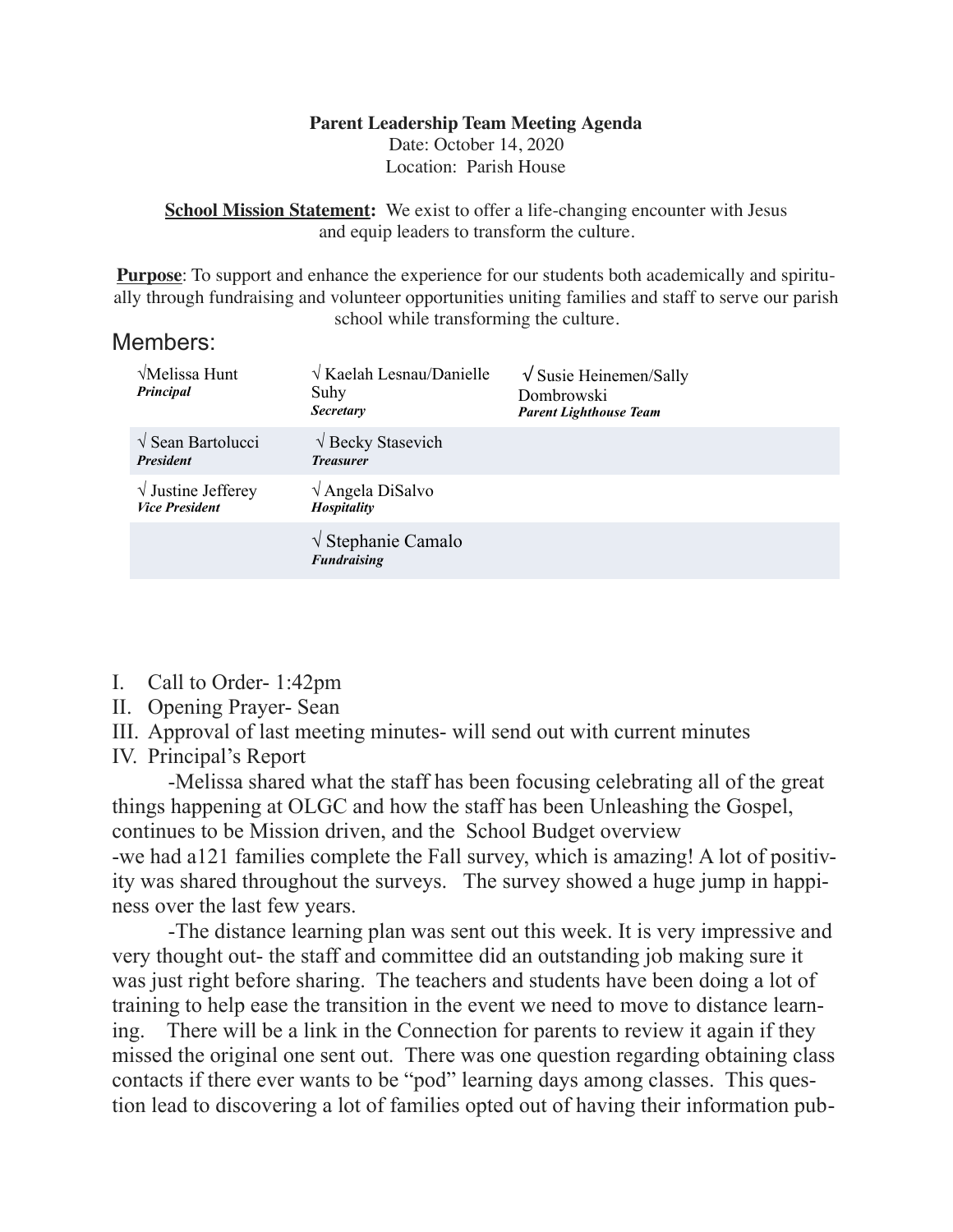licized on Gradelink. Mrs. Fitch will be sending out a communication to ensure all families who are ok with their info being shared are good.

 -last meeting we talked about the yard signs to welcome new families and Kylie had a new mock up. A few changes were suggested and are going to be made

 -the 7th and 8th graders now have an option for long sleeve sweatshirt that is now available through Schoolbells. .

 -Melissa is putting a thank you in Crusader Connection for the amazing support we have received from the parish through their prayers, leadership (priests are in the building daily), financially, etc. Melissa meets with Karen Irvin and Kylie weekly to ensure the bridge between parish and school continue to get stronger.

V. Treasure's Report

 -Becky sent the August financial out and they are ready to be posted. September will be a very busy month with spirit wear and the fall bash- those numbers will come at the end of the month

 -We need to get someone trained to take over for Becky. We will put an ad out to look for an assistant as well as mention it at our open meeting later this month

 -We sold 457/2250 tickets already. We will be asking each family to sell 7 tickets and they will be sent out on Monday, October 19th. A letter will be going home today to explain the raffle

VI. Outstanding Business

A. Fall Bash Wrap Up

-we raised over \$115K at the Fall Bash!!!!!!! (gross revenue)

 -our net will go up to about \$86K. It is because of this success that we can strictly have the raffle tickets go to financial aid.

-we can potentially net \$52K if we sell all of the tickets

 -combining all fundraising (Fall Bash, ticket sales, and Fun Run) we can project to gross close to \$200K!!!!!!

 -Looking at next year's bash, Steph thought to move it into the gym, but a lot of people loved it outside, so we might move it to outside

 - Next year's Fall Bash will be 10-1-21. Melissa sent in the request for space for the gym, social hall, and outside.

 -The principal's dinner was a huge success leading to many donations and connections made…and it was only a \$450 expense!

 -Sean suggested selling ad space on the website and have links to the businesses that support our school. Steph shared that she will be looking for a way to make this happen next year when we switch to a new company for online bidding.